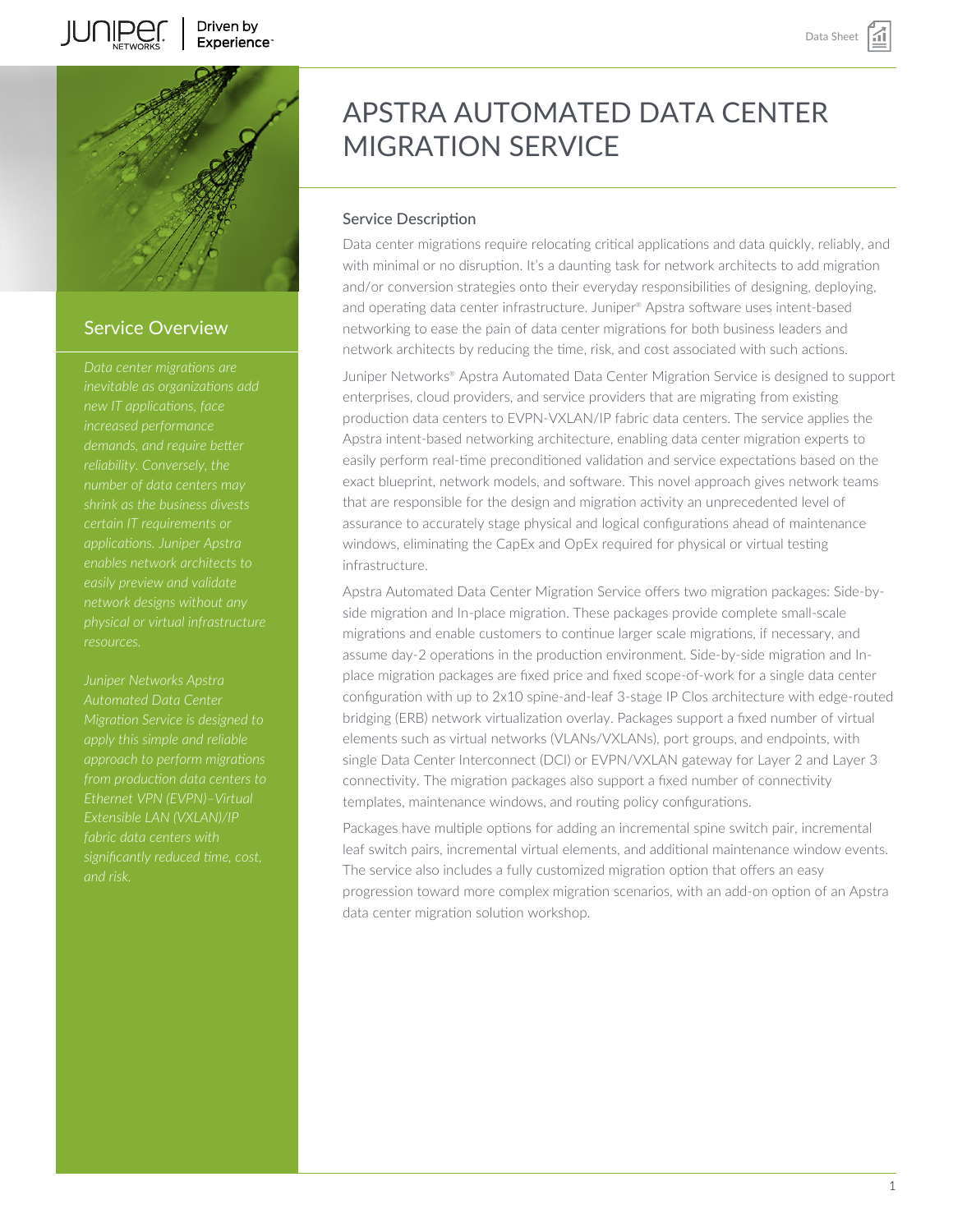The service uses validated IP Clos fabric reference design, also referred to as spine-and-leaf configurations as described in "[Data](https://www.juniper.net/documentation/en_US/release-independent/solutions/information-products/pathway-pages/sg-005-data-center-fabric.html) [Center EVPN-VXLAN Fabric Architecture Guide.](https://www.juniper.net/documentation/en_US/release-independent/solutions/information-products/pathway-pages/sg-005-data-center-fabric.html)" It employs standards-based BGP-EVPN protocols for a control plane and VXLAN for L2 application connectivity to provide a reliable, highly scalable, highly redundant data center fabric with broad support for vendor hardware and software. The service is powered by Apstra software's capabilities of Automated Troubleshooting with Intent-Based Analytics and Root-Cause Identification. The result is a rapid, low-risk migration to or from an interoperable data center using best practices and protocols.

This service gives organizations access to data center deployment experts with extensive knowledge of Juniper products and technologies. It also employs proven best-practice migration methodology and tools. Migrations are performed in steps:

- Building and preparing a new network
- Moving all devices in a given L2 domain, one at a time or in partial increments to the new fabric
- Migrating the middleware (L4-L7) services: firewall, load balancer, and so on
- Moving the L3 default gateway and related security policy

With this strategy, migration phases can be organized in a flexible manner, allowing them to be aligned with priorities such as minimal downtime, lowest cost, or fastest completion. These phases can also be organized based on multiple logical and physical parameters such as per application or per rack. As part of this service, a Juniper Professional Services consultant will advise you on the optimal phasing and grouping of your migration activities.

For more details on how to relocate critical applications quickly and reliably with Apstra, and for examples of migration use case scenarios, refer to the white paper, "*Eliminating the Pain of Data* [Center Migration.](https://www.juniper.net/content/dam/www/assets/white-papers/us/en/2021/eliminating-the-pain-of-data-center-migration.pdf)"



*Figure 1. Apstra Automated Data Center Migration Service—migration types*

#### Table 1. Apstra Automated Data Center Migration Service—Package Comparison

| Functionality           | Side-by-Side Migration                                                                                                                                              | In-Place Migration                                                                                                                                                                                             |
|-------------------------|---------------------------------------------------------------------------------------------------------------------------------------------------------------------|----------------------------------------------------------------------------------------------------------------------------------------------------------------------------------------------------------------|
| <b>Migration method</b> | Brownfield migration of a legacy data center network is replaced by a new EVPN-<br>VXLAN/IP fabric data center network controlled by Apstra.                        | Apstra is implemented over brownfield EVPN-VXLAN/IP fabric data center network<br>infrastructure.                                                                                                              |
| Migration scenarios     | Migration from any legacy data center network to Juniper or non-Juniper (Cisco or<br>Arista) EVPN-VXLAN/IP fabric data center network is managed by Apstra.         | Migration from any EVPN-VXLAN/IP fabric data center network (non-Apstra<br>managed) to EVPN-VXLAN/IP fabric data center network managed by Apstra<br>(Juniper to Juniper, Cisco to Cisco or Arista to Arista). |
|                         | <b>Layer 2 connectivity</b> Layer 2 connectivity is established between the legacy and the new data center<br>network accommodating partial migration of workloads. | Existing network Layer 2 connectivity remains in place.                                                                                                                                                        |
|                         | <b>Layer 3 connectivity</b> Layer 3 Internet connectivity is established through the new network.                                                                   | Existing network Laver 3 connectivity remains in place.                                                                                                                                                        |
|                         | <b>Apstra supportability</b> New network must be Apstra-supported devices running supported versions of<br>the device NOS.                                          | Migration prerequisite requires existing in-place network to be Apstra-supported<br>devices running supported versions of the device NOS.                                                                      |
| <b>Migration steps</b>  | Includes greenfield hardware deployment and incremental migration.                                                                                                  | Migration can be executed all at once or in partial increments (for example, using a<br>split spine and leaf non-redundant network).                                                                           |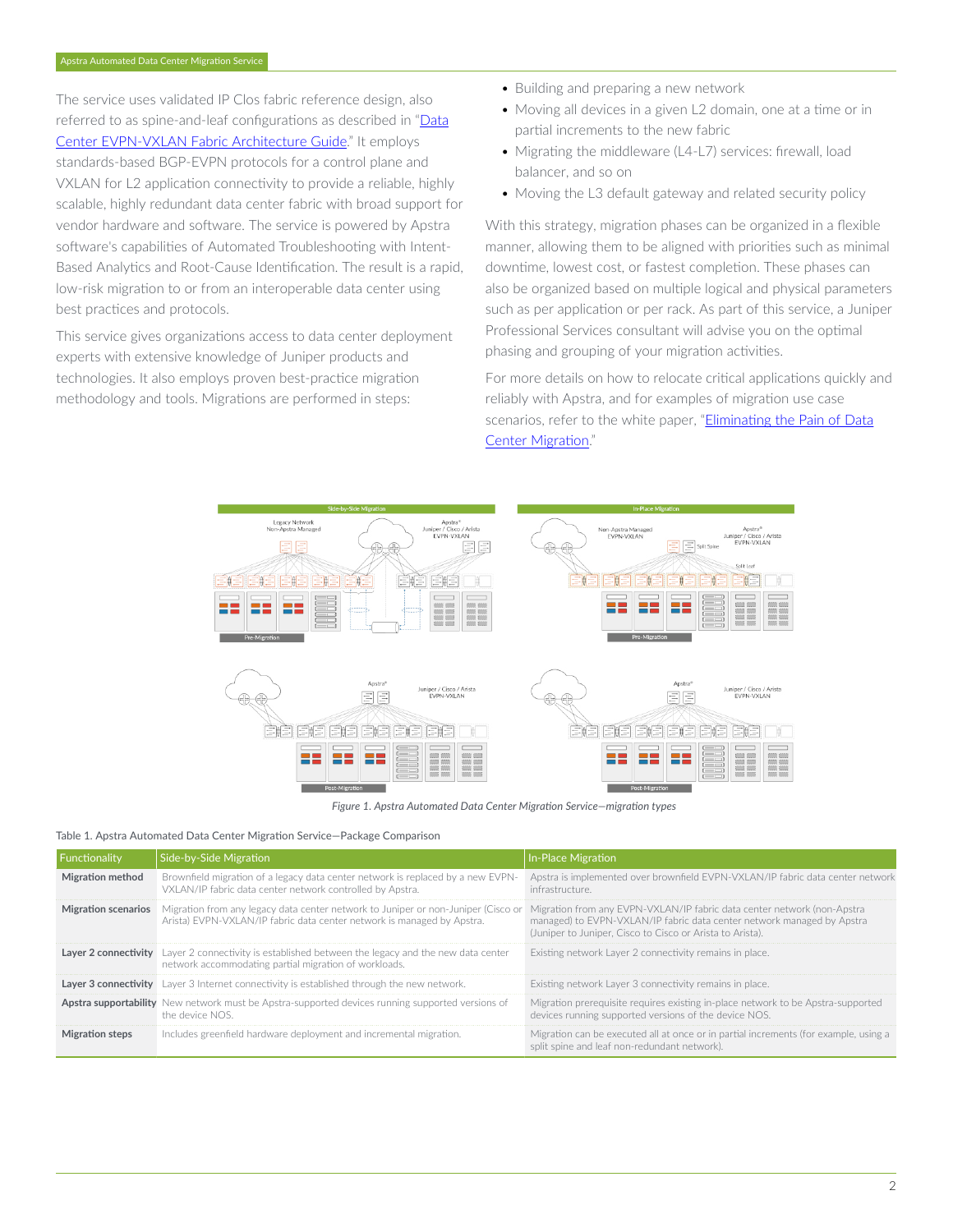#### Service Methodology

Apstra Automated Data Center Migration Service methodology follows a four-phase approach (Design, Build, Deploy/Migrate, and Operate) and is tightly integrated with the Juniper Project Management Methodology, which addresses the project management and risk mitigation aspects of the project. While the methodology identifies the standard phases and types of activities within each phase, the specific activities to be included in an engagement are defined specifically for every customer. Similarly, the specific deployment tools and resource requirements are identified for each customer situation.



*Figure 2: Service methodology*

#### Specifications

Table 2. Apstra Automated Data Center Migration Service Specifications

| Deliverable                                               | Description                                                                                                                                                                                                                                                                 | <b>Features and Benefits</b>                                                                                                                                                                                                                                   |
|-----------------------------------------------------------|-----------------------------------------------------------------------------------------------------------------------------------------------------------------------------------------------------------------------------------------------------------------------------|----------------------------------------------------------------------------------------------------------------------------------------------------------------------------------------------------------------------------------------------------------------|
| Solution workshop                                         | Hold collaborative workshop for intake of customer data, review of the<br>design, and migration methodology to be used.                                                                                                                                                     | • Align on design details, project scope, and expectations<br>• Adapt best-practice design to customer environm ent.<br>• Leverage the skills and experience Juniper consultants have acquired working with<br>hundreds of successful enterprise IT migrations |
| <b>Blueprints staging</b>                                 | Stage Apstra intent-based system blueprint of physical and virtual<br>aspects of the infrastructure to be deployed. This includes interface<br>maps, VLANs, VXLANs, route zones, DCI, and endpoints staged and<br>ready to deploy via Apstra zero-touch provisioning (ZTP). | • Use Apstra intent-based system blueprinting and pre-staging capabilities to create<br>an ideal design<br>• Use automated tools to accelerate and optimize cutover times and mitigate<br>migration-related risks                                              |
| Network implementation<br>and migration plan              | Review site readiness and prerequisites, identifying any missing data or<br>actions required by the customer before execution can begin.                                                                                                                                    | • Leverage Juniper consultants' best practices to organize the network migration<br>phases                                                                                                                                                                     |
| Knowledge transfer<br>workshop                            | Prepare the customer to execute the migration and assume all day-2<br>operations after the migration.                                                                                                                                                                       | • Accelerate infrastructure availability and employee readiness for improved<br>operational efficiencies                                                                                                                                                       |
| Network implementation<br>and migration plan<br>execution | Perform pre-migration validation testing and Apstra restart ZTP. Perform<br>post-migration validation testing once restart is complete.                                                                                                                                     | • Use process-driven approach to ensure efficiency and accuracy; ensure that the<br>platform is correctly installed and functioning properly                                                                                                                   |
| Post-migration/<br>implementation support                 | Provide ongoing assistance post-migration execution for a period of two<br>(2) weeks (Monday through Friday during normal business hours).                                                                                                                                  | • Leverage the skills and experience Juniper consultants have acquired working with<br>hundreds of successful enterprise IT migrations                                                                                                                         |